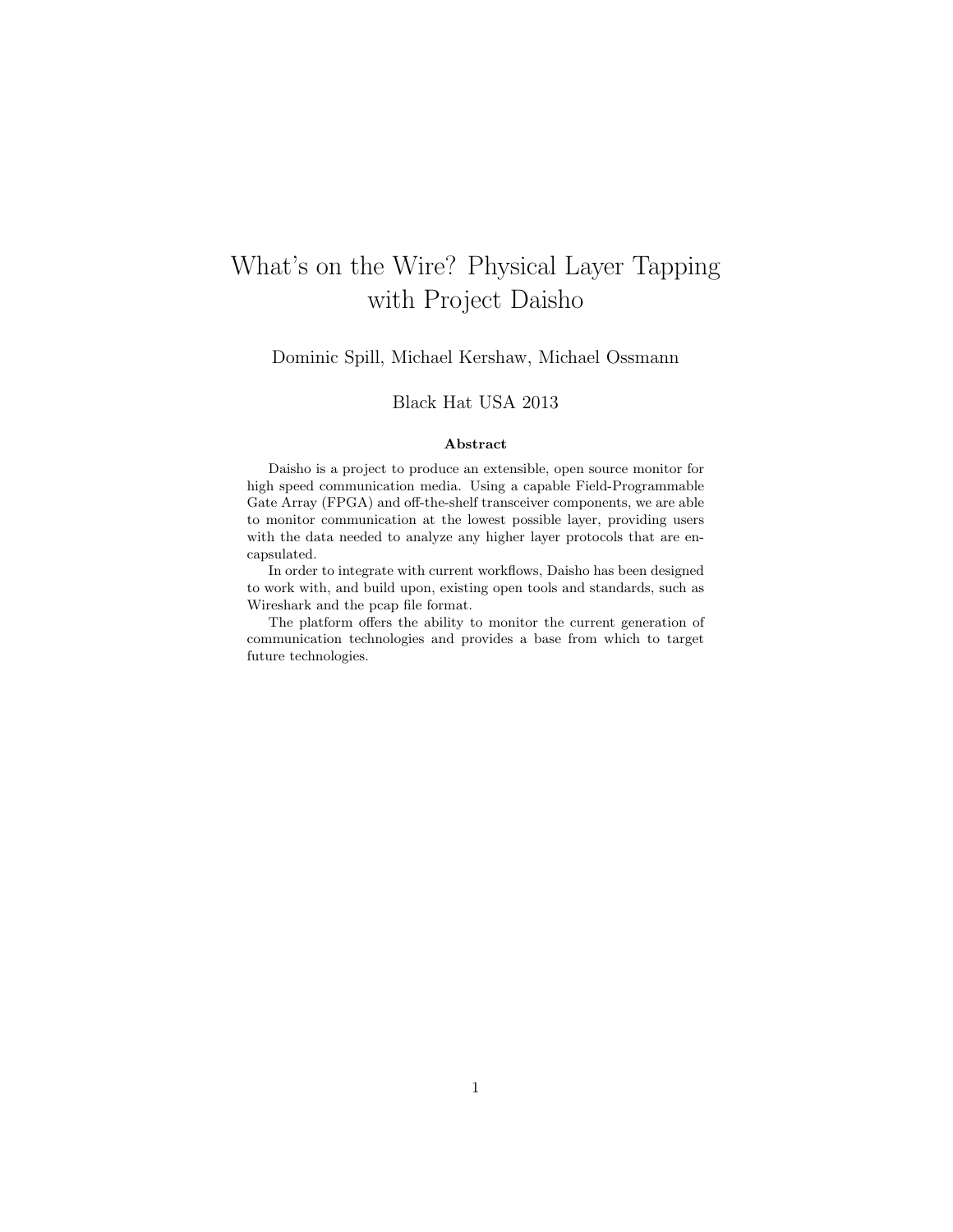# 1 Introduction

Daisho<sup>[1]</sup> is a project to produce an extensible, open source monitor for wired communication media. A survey of the current crop of technologies reveals a lack of network tapping solutions that provide access at the lowest possible layer of a communication link.

We believe that physical layer network taps are crucial tools to ensure the security of our communications; specifically we subscribe to a belief succinctly stated by Joshua Wright as "Security will not get better until tools for practical exploration of the attack surface are made available."[2]

Unless tools exist to explore the security of technologies that we rely on to communicate, we cannot have any faith in the security of these technologies. For example, early 802.11 chipsets supported a monitor mode which allowed researchers to discover vulnerabilities in both WEP and WPA security measures, forcing standards organizations and manufacturers to specify and implement better authentication and encryption methods.

Many technologies that we use today do not have low level monitors that are available to security researchers, and it is therefore not possible to trust that the implementations of these protocols are secure and standards compliant.

### 1.1 Background

The idea for Daisho was born out of the shortcomings of the current generation of network monitoring tools. Devices such as the Throwing Star LAN Tap[3] are able to monitor full-duplex 100BASE-TX connections but are unable to monitor 1000BASE-T connections. Ethernet monitoring tools that support 1000BASE-T do not provide visibility below the Media Access Control (MAC) layer.

Tools such as usbmon[4] can be used to monitor communication between a USB host and device but operate only on the data within the host system, so they cannot be used to validate a USB host implementation's transmissions on the wire. Such tools are also difficult to use for reverse engineering proprietary protocols as they are only supported on certain operating systems, making it impossible to monitor the communications between an unsupported host and an unsupported device. For example, development of the Open Kinect driver required an external USB analyzer[5].

Initially we considered the feasibility of building a microcontroller-based USB man-in-the-middle platform allowing users to tap and/or modify data between a USB host and device. A platform of this nature would also allow us to experiment with novel bus topologies, such as connecting two USB devices together, for example connecting a USB keyboard to a Bluetooth adapter to produce a Bluetooth keyboard or cloning mass storage devices without the need for a host system.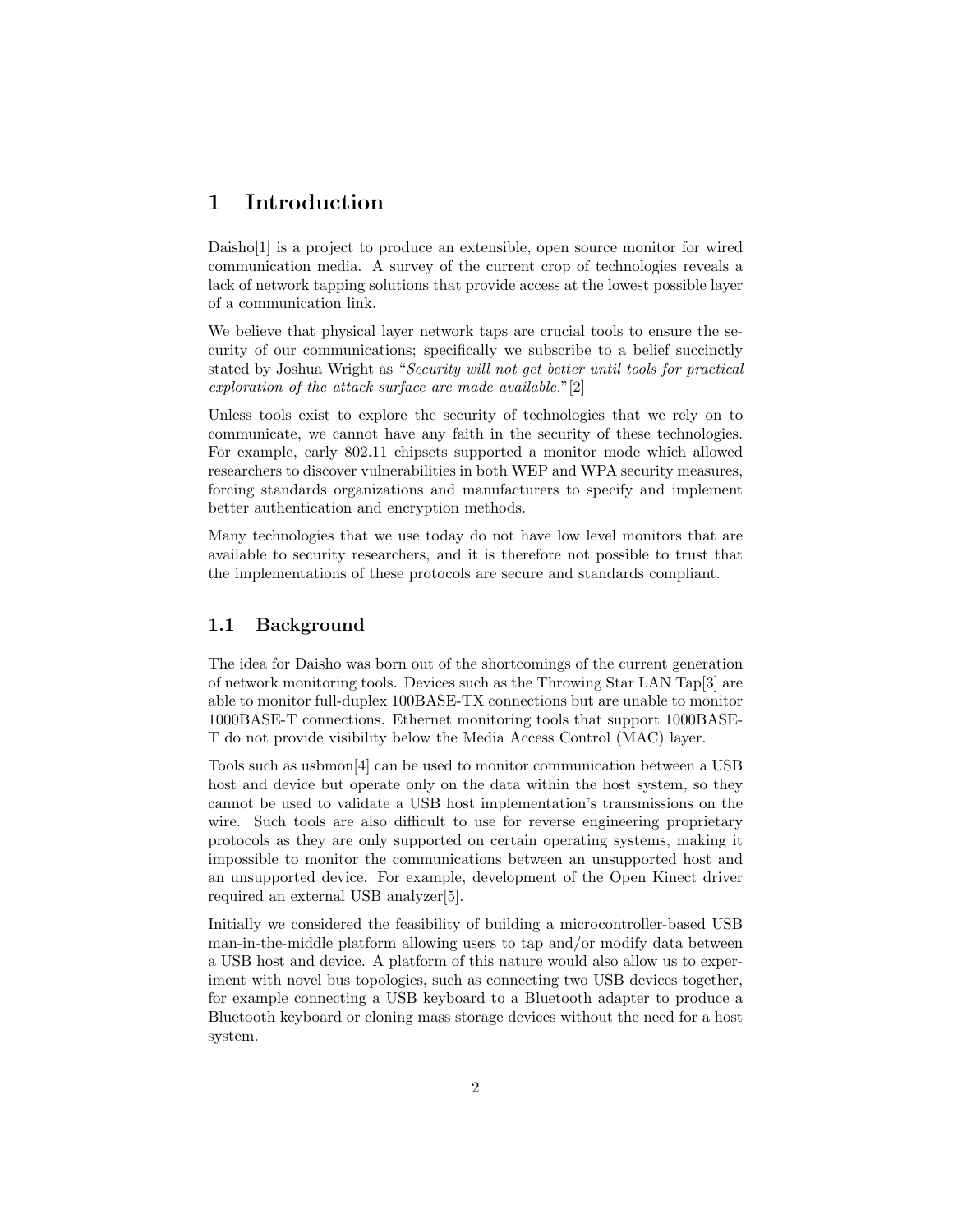We found it difficult to design a microcontroller-based solution that would accomplish our goals. Specifically we wanted the platform to support Hi-Speed USB in On-The-Go (OTG) mode on two target ports while simultaneously transferring monitored data over a third Hi-Speed USB connection to an attached host computer. This difficulty, along with the desire to produce a modular platform supporting multiple target communication technologies, led us to explore an architecture employing programmable logic.

# 2 Architecture

The Daisho platform is a device designed to attach to a back-end host computer over a SuperSpeed USB 3.0 connection. It is composed of two parts. The primary part is a mainboard including the back-end USB connection and a Field-Programmable Gate Array (FPGA) for implementing monitoring logic. The secondary part is an interchangeable front-end module consisting of physical layer transceivers and connectors for a particular wired communication medium.

One of the key techniques employed in the design of Daisho involves the simplicity with which we are able to capture data at the lowest possible layer. Rather than designing complex and custom circuits to extract data from a communications channel, we use off-the-shelf parts as found in the devices on either end of the connection. For Ethernet these parts are physical layer transceivers (PHYs) which are a component of every Ethernet card or chipset available. For USB 2.0 and 3.0 the parts are UTMI+ Low Pin Interface (ULPI) and PIPE3 PHY ICs respectively. By using standard parts we are able to cheaply and easily convert the physical layer signals into data that can be manipulated within an FPGA and copied to a host monitoring station.

Instead of using a single receive-only circuit and passively tapping the target communication medium, we use a pair of these transceivers, inserting the Daisho platform into the middle of the target link. This man-in-the-middle architecture enables low level monitoring of technologies such as 1000BASE-T that are difficult to passively tap. It also enables future capabilities beyond monitoring. These include injection or modification of data on the target medium, opening the door to a wide variety of communication security research.

# 3 Design

### 3.1 Mainboard

The primary component of the Daisho mainboard is the FPGA that processes all data passing between front-end PHYs, as shown in Figure 1. It also con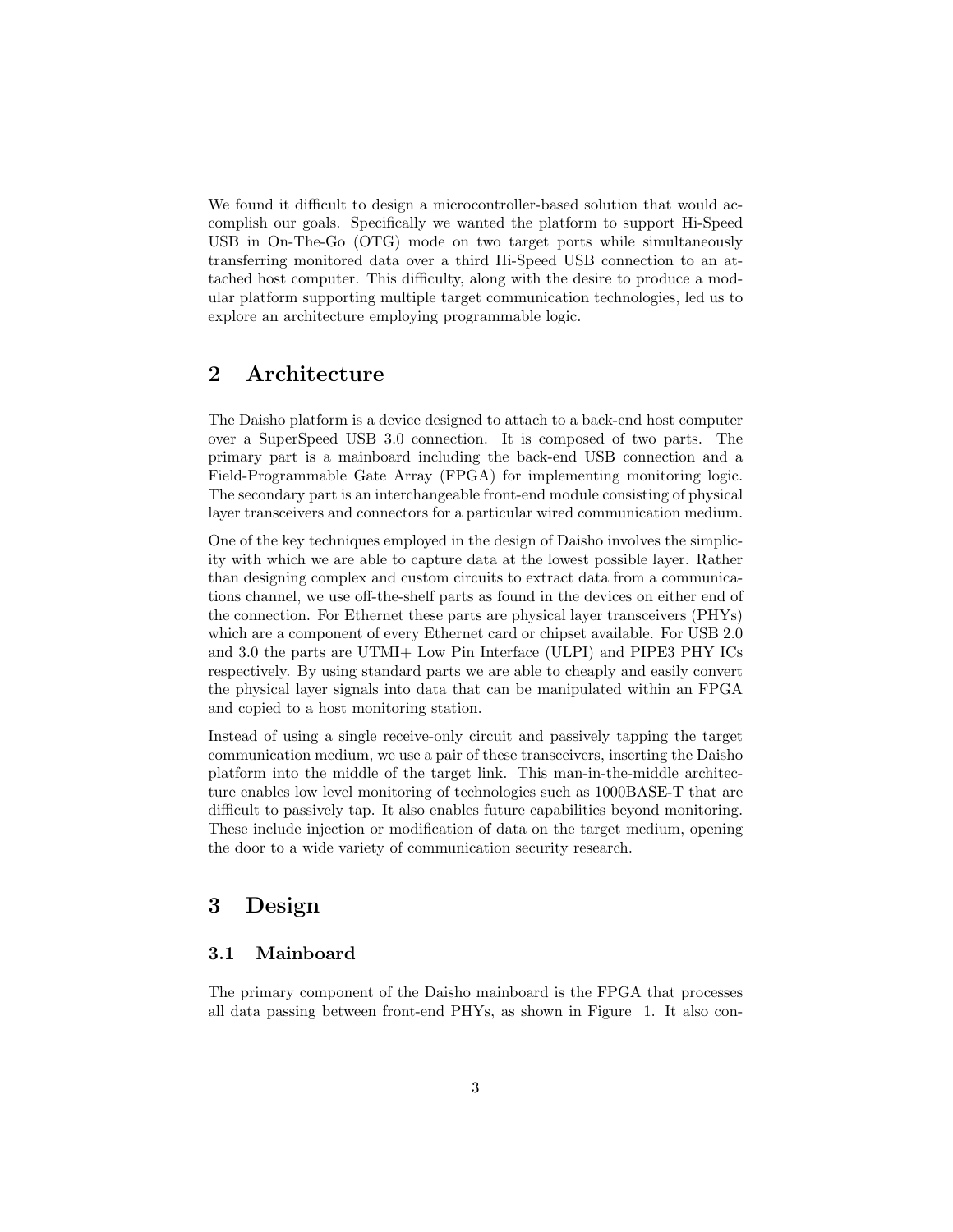trols USB communication with the host computer and enables customization for future extensions.

The mainboard features a SuperSpeed USB 3.0 transceiver and micro-AB connector. The transceiver is is controlled by a USB 3.0 device core of our own design operating on the FPGA. As far as we know, this is the first open source USB 3.0 core.

A connector carrying approximately 150 data signals allows the connection of a front-end module to the mainboard.



Figure 1: a high level view of the Daisho architecture

### 3.2 Front-end Modules

The main goal of the project is to build a platform on top of which future network monitors can be built. Additionally we have chosen to focus on 1000BASE-T Ethernet, USB 3.0 and HDMI as we believe that these technologies are both prevalent in the current crop of consumer devices and lacking in low level monitoring tools, making them ideal targets for exploration.

These technologies cover a wide range of devices, from personal computers to home entertainment systems, phones to mass storage devices and a vast array of embedded systems.

In addition to these three technologies we have chosen to build an RS-232 tap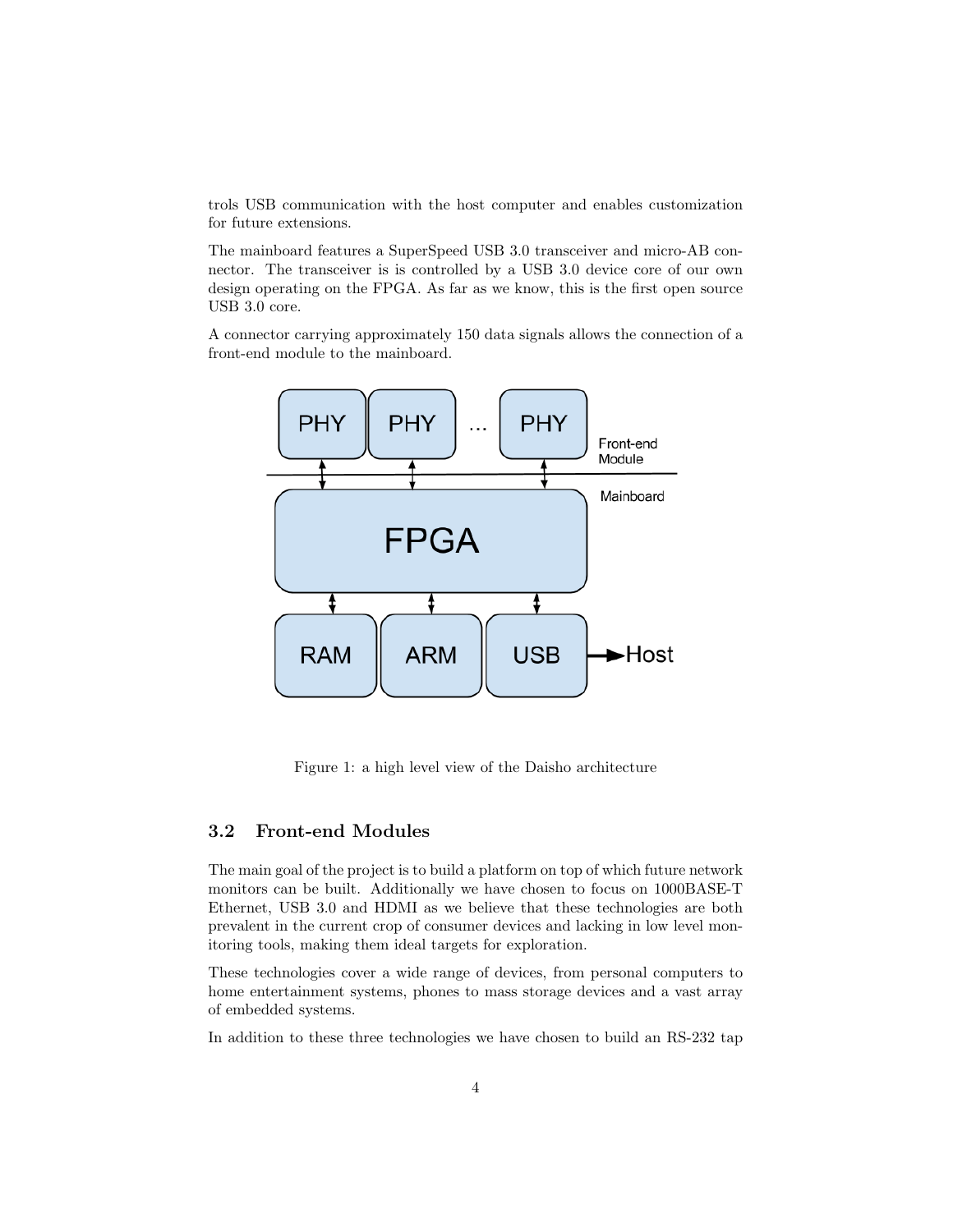as a proof of concept for our design and because the protocol is widely used to communicate with embedded systems.

#### 3.2.1 RS-232

RS-232 serial is still in use today to interface with assorted hardware, such as the console of routers, switches, and servers, as well as various sensors, payment processing systems, and other devices which still employ modem technology. As such it is worth being able to accurately monitor the serial communications.

While many devices only utilize RS-232's data transmit and receive signals, RS-232 also control includes control signals for carrier detection, duplex control, and other purposes. We consider it important to provide a log of all data including these control signals.

RS-232 uses high-voltage (plus and minus 12 volt) signaling which must be adapted to TTL voltage levels for integration with the FPGA. Fortunately, there are a multitude of chips designed for exactly this purpose.

The Daisho RS-232 front-end module contains a pair of interfaces, Data Terminal Equipment (DTE) and Data Communications Equipment (DCE), which allow it to be placed in-line on a target connection. Each incoming signal is converted to TTL levels, passed to the FPGA for processing and then converted back to RS-232 voltage levels for transmission onto the opposite target interface.

### 3.2.2 1000BASE-T

The 1000BASE-T front-end module was one of the original inspirations of the Daisho project. The 10BASE-T and 100BASE-TX Ethernet standards divide the transmit and receive signals among discrete pairs of wires in the cable, allowing for the creation of a device for completely passive monitoring of each half of the conversation<sup>[3]</sup>. The 1000BASE-T standard, on the other hand, implements transmit and receive simultaneously across all four pairs in the cable, making it impossible to monitor with an unpowered device.

Additionally, while there are many 1000BASE-T taps on the market, to the best of our knowledge none are non-invasive, monitoring the physical layer without affecting the MAC layer. Every existing tap implements both PHY and MAC layers, appearing on the network as an Ethernet device. Mirror or "SPAN" ports on managed Ethernet switches require the switch to be part of the Ethernet network, as do low-cost taps based on Ethernet switch ICs.

The Daisho 1000BASE-T module utilizes two Gigabit Ethernet PHY chips but has no MAC. Packets from either PHY interface are passed to the FPGA and re-emitted via the other port. This allows us to be completely invisible at the MAC layer, and performing the packet copy between interfaces on the FPGA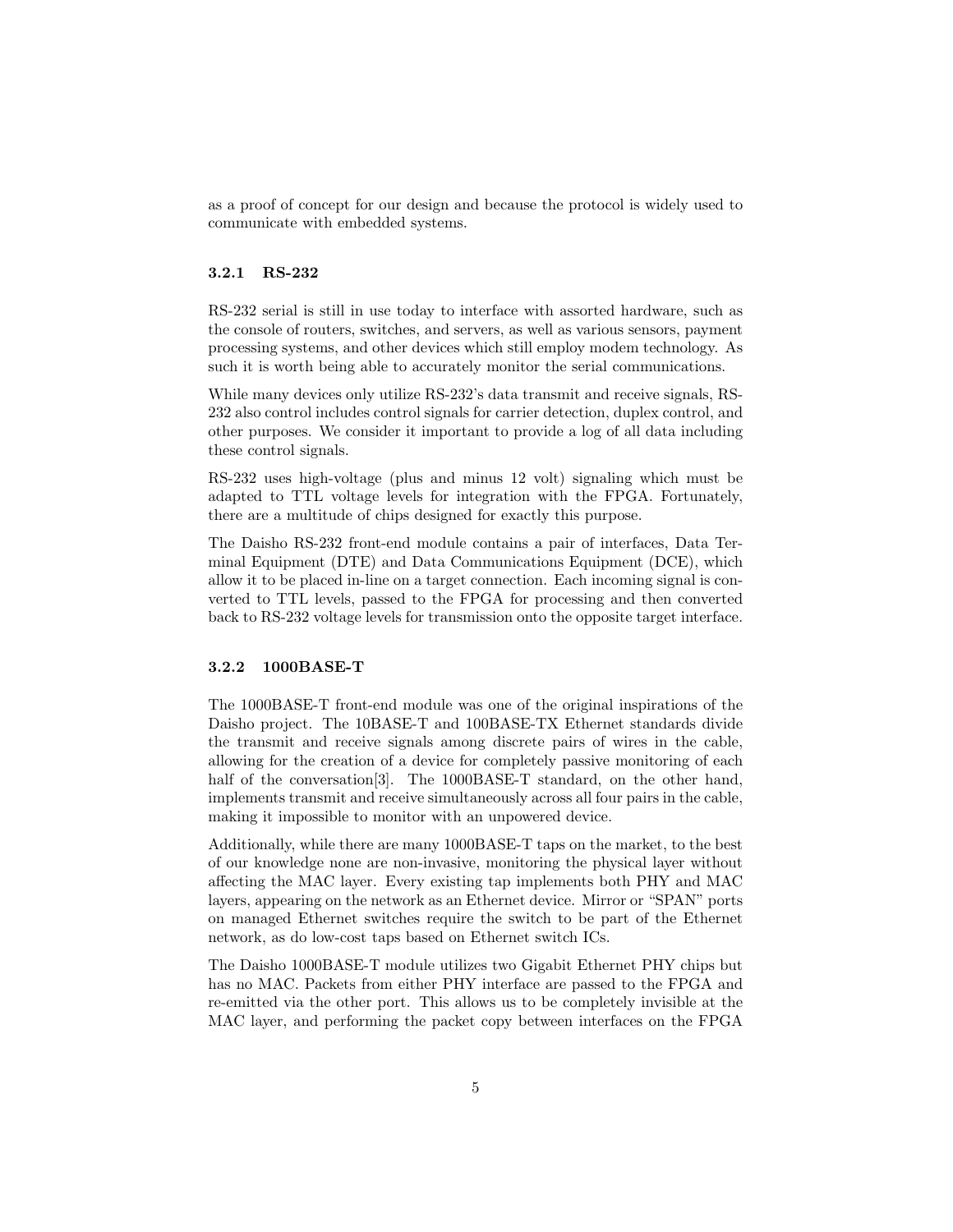without a MAC implementation minimizes jitter or latency introduced by our platform.

The design also allows us to timestamp packets at the FPGA, allowing for extremely high precision time records. This enables analysis of server and application latency as well timing-based side channels.

The Ethernet front-end module implements all required jack magnetics permitting Power over Ethernet pass-through.

### 3.2.3 USB 3.0

The front-end module targeting USB 3.0 is similar in design to the 1000BASE-T module, although it uses USB 3.0 PHY ICs which have both ULPI and PIPE3 interfaces joined via the FPGA.

Unlike our originally planned microcontroller-based solution, the Daisho USB 3.0 module supports SuperSpeed USB, the newest and fastest version of the USB protocol.

#### 3.2.4 HDMI

HDMI is the only target for which standard PHY parts were unable to meet our needs. Most HDMI devices are highly integrated, partly due to the licensing and encryption protocols that IC manufacturers must adhere to, leaving few PHYs that provide an interface suitable for Daisho. These components support data rates more limited than we hoped to support with Daisho.

Some existing devices, such as the  $N_f$ [6], directly interface the FPGA to the differential data lines of the HDMI signal. While possible, this requires an FPGA of sufficient power to process extremely high-speed (multiple gigabits per second) data, which introduces constraints on the video resolution.

Thankfully, HDMI data can be deserialized using widely available parts such that the data passed to the FPGA is a parallel representation of the physical layer data. While the total data rate remains unchanged, it is transmitted over many lower-speed parallel data lines. With this mechanism we expect to support video rates including 1080p and hope to support the new 4K standard as well.

In addition to video, HDMI can carry 100 Mbit/s Ethernet as well as low-speed data channels used for device configuration such as resolution negotiation. Any of these communication channels may be of interest for communication security research.

The HDMI front-end module utilizes two HDMI ports with full electrical protection, standard signal equalizers and amplifiers, and a general-purpose serializer/deserializer (SerDes). This SerDes is designed for extremely high data rate applications, such as 10 gigabit Ethernet, but features generic modes which we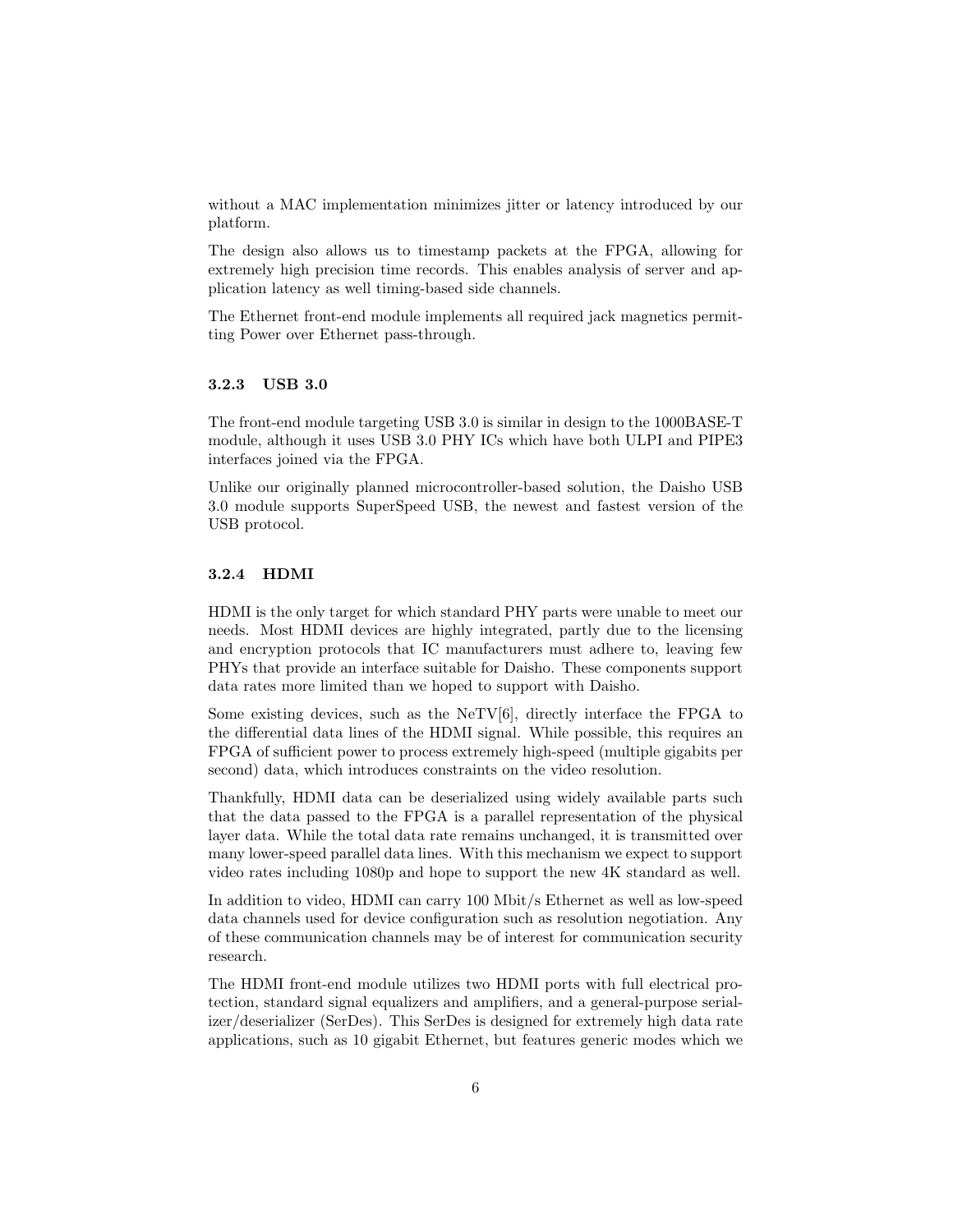are able to take advantage of. Although many FPGAs include high speed SerDes peripherals, we selected a separate SerDes IC in order to reduce mainboard cost.

Similar to the 1000BASE-T and USB3.0 modules, the FPGA copies the data between the HDMI ports, while forwarding a copy to the host. This minimizes latency and jitter introduced by the system.

### 3.3 Software

In keeping with the open source goals of Project Daisho, we try to ensure that all tools and software used in designing and operating Daisho are open source where possible or otherwise free of charge to the end user.

For hardware design we use KiCad[7] as it is the most advanced open source Electronic Design Automation (EDA) software available and members of the team have experience using it for previous projects.

Unfortunately there are no open tools for compiling Altera bitstreams, but the FPGA used for the Daisho boards can be used with the freely available, but not open source, Quartus II Web Edition[8] tools provided by Altera.

The host software, libdaisho, contains minimal control and data manipulation functions built on top of libusb 1.0. One of our continuing goals for libdaisho is to avoid any front-end specific functionality and simply allow tools on the host system to retrieve data from whichever front-end is attached. This pushes all target specific code in to the tools, leaving libdaisho lightweight and generic for any future front-end targets that are built.

Once tapped data is transferred to the host system, we use existing tools and standards such as Wireshark and the pcap file format to ensure consistency with other monitoring platforms. Wireshark support is made possible by the work that Kershaw and Ryan[9] have put in to extcap, an extension to the Wireshark codebase that allows the tool to pull data from any source in pcap format. This benefits not only Daisho but a host of other tools and projects.

Protocols such as RS-232 that are not packet based are not well suited to integration with Wireshark. For RS-232 we have written command line tools for analysis that can be extended by a researcher working with the technology.

To facilitate the collaborative and open process of designing and building the Daisho platform, we use GitHub[10] to host all of our designs and source code. We believe that this enables interested parties to view progress and contribute to the project.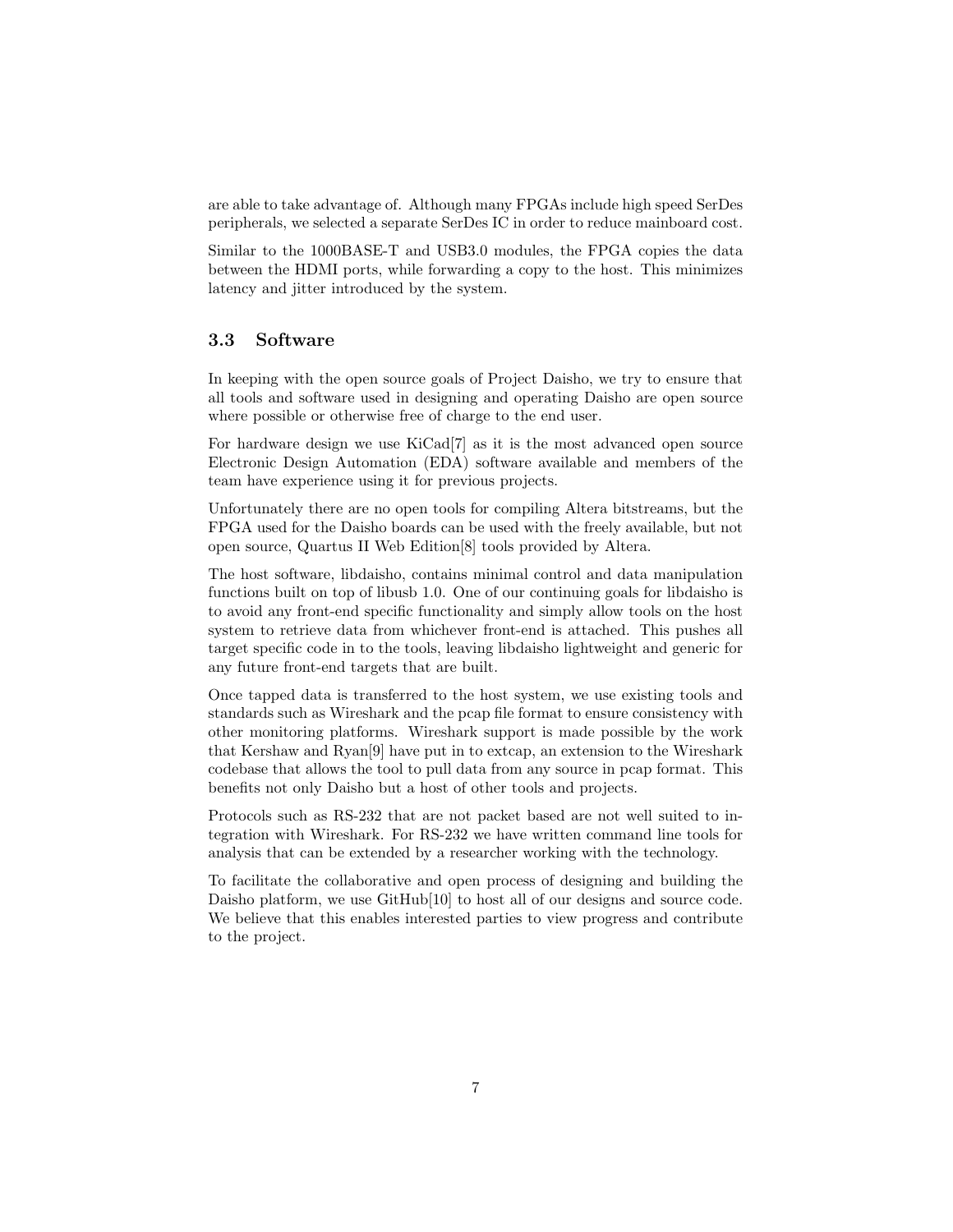# 4 Future Expansion

One of the biggest advantages to building a modular and extensible open source system is the freedom that it gives users to build their own front-end modules. There are many technologies that could benefit from low cost monitoring tools. These include DisplayPort, SAS, SATA, DVI, DSL and even as yet unreleased technologies.

More general monitoring devices could be built, for example a single front-end module that supports a variety of protocols that are often used together. A module that supports SPI, I2C, CAN and JTAG would provide an excellent general-purpose debugging tool.

The high bandwidth USB 3.0 link to a host system combined with the processing capabilities of the FPGA lend themselves well to wideband Software Defined Radio applications. It would be feasible to build a front-end module with large enough bandwidth to cover the entire 2.4GHz ISM band, capturing all Bluetooth or 802.11g data within range.

Further to the networking and security applications of Daisho, there are many possible uses of a base platform on which to build high bandwidth devices. Applications such as new communication protocols or experimental high resolution data capture techniques that need to move large volumes of data to or from a host system can benefit from being built upon Daisho.

# 5 Acknowledgments

This research would not be possible without the funding made available by the DARPA Cyber Fast Track program. We would like to thank our co-developers, Jared Boone, Marshall Hecht, and Benjamin Vernoux.

# References

- [1] http://greatscottgadgets.com/daisho/
- [2] http://code.google.com/p/zigbee-security/
- [3] http://greatscottgadgets.com/throwingstar/
- [4] https://www.kernel.org/doc/Documentation/usb/usbmon.txt
- [5] http://learn.adafruit.com/hacking-the-kinect/usb-analyzer
- [6] http://kosagi.com/w/index.php?title=NeTV Main Page
- [7] http://www.kicad-pcb.org